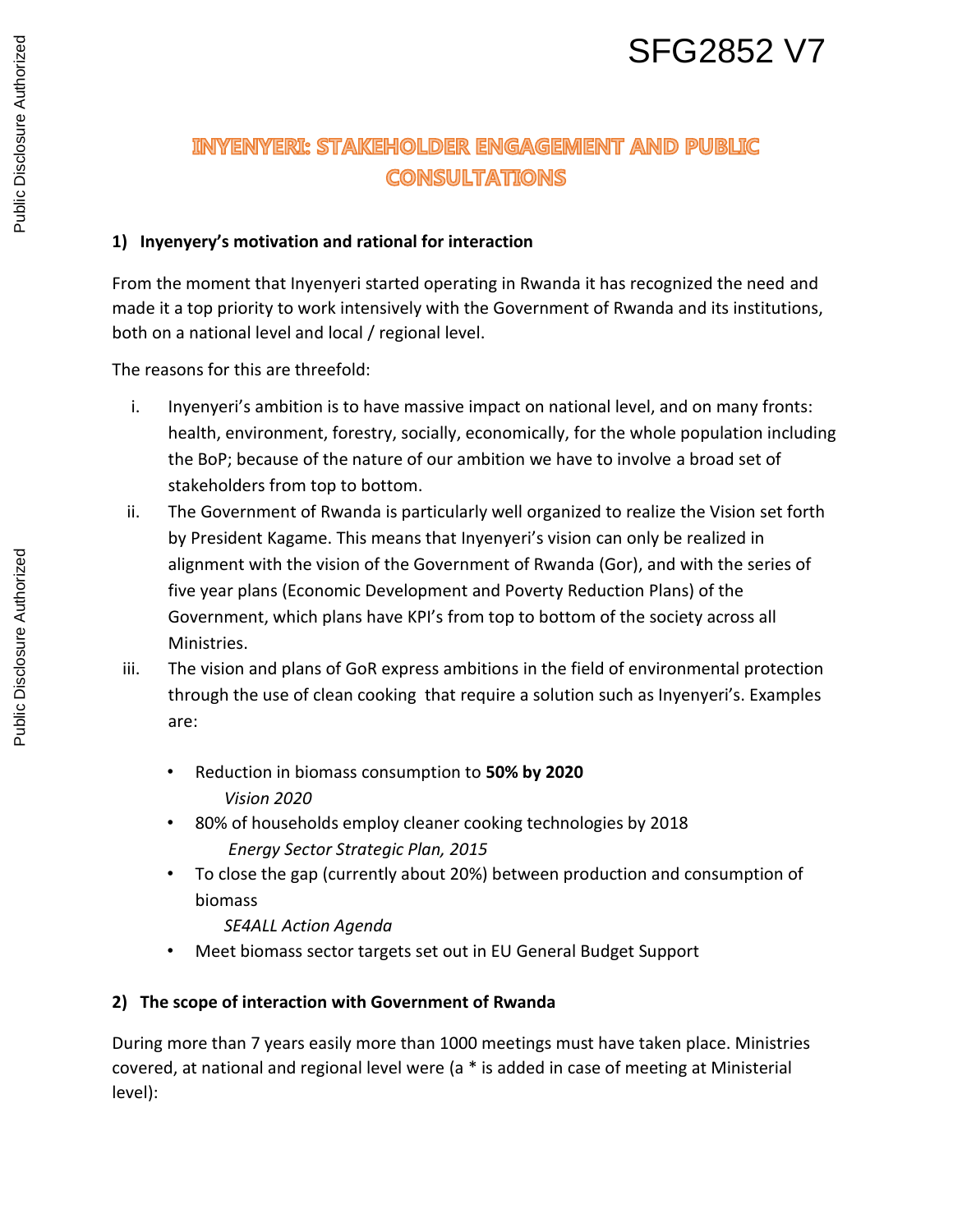Ministry of Infrastructure\* Ministry of Natural Resources\* Ministry of Health Ministry of Trade and Industry Ministry of Defense\* Ministry of Economy & Finance Ministry of Local Government Rwanda Development Board\* Rwanda Environment Management Authority Rwanda Natural Resources Authority

Also, Inyenyeri actively took place in Technical Working Groups, such as the TWG of renewable energy led by the Ministry of Infrastructure.

#### **3) Inyenyeri's organization of stakeholder management**

Inyenyeri hired four people whose job it is to manage the relationships with these stakeholders:

- Faridi Karume, Government and Public Relations Manager
- Suzanna Huber, Legal & Policy advisor
- Issa Higiro, Cultural & Politics Advisor to the CEO
- Vianney Butera, Senior Government Relations Advisor to the CEO

In addition to these four senior staff members, the CEO and the COO (hired in 2016) spent and still spend a large portion of their time in building and maintaining relationships with government officials at various levels.

#### **4) Tangible results from the interactions**

-

A great number of tangible measures resulted from the interactions with our stakeholders. The list below is by no means complete but should serve as examples of achievements of the collaborative approach in which Inyenyeri invested so heavily in the past years.

- A Cabinet Decision to exempt all gasifying cook stoves and biomass energy fuel pellets (and related equipment to produce these) from VAT
	- o The law was amended after Inyenyeri initated the discussion in a letter to the Minister of Economy and Finance dated  $3<sup>rd</sup>$  March 2014; the exemption was communicated to Inyenyery on 30<sup>th</sup> July 2015
- A letter of endorsement written by RDB on 20<sup>th</sup> June 2014
- A letter of intent from the Minister of Natural Resources (May 2016) to provide Inyenyeri access to yields of forests
- **5) Current negotiations & discussions in progress with Government of Rwanda**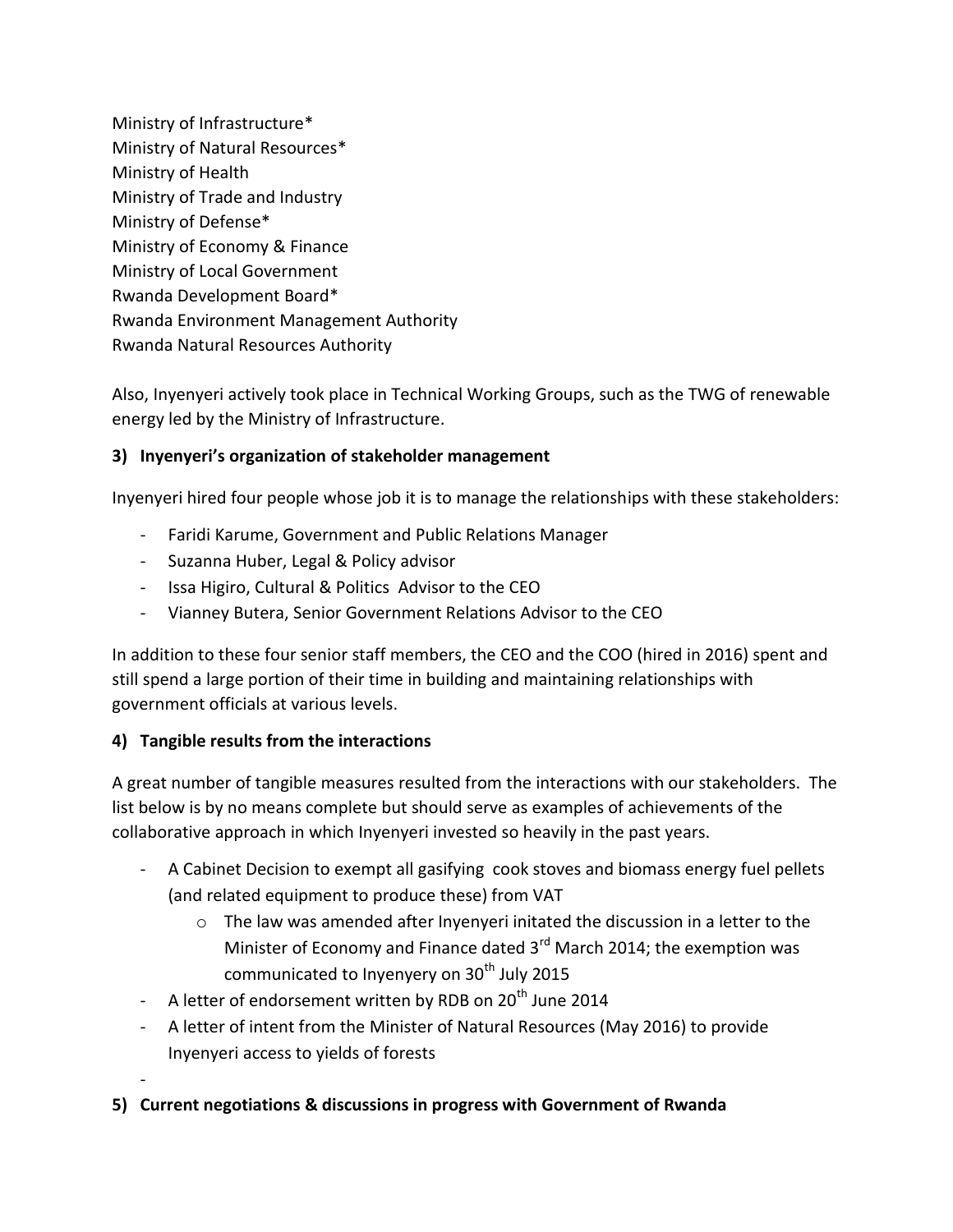While tangible results have been reached, many measures are still actively being pursued in our discussions with GoR Ministries:

## **1. Ministry of Defense (MINADEF)**

- a. Contract to supply fuel pellets & commercial gasification stoves for Rwanda Defense Forces (~32,000), Reserve Forces (~2,000), and prisons (~60,000).
	- RDF pellet fuel supply contract estimated \$3M+ per year
	- Prisons pellet fuel supply contract estimated \$2.5M+ per year
	- Testing of stoves to begin in October 2016 at Rubavu RDF locations
- b. Contract with Agro-Processing Trust Corporation (APTC) Ltd. for biomass supply in all Districts (i.e. biomass forestry scrap wood exchanged for % of pellet revenues).
- c. Contract with Armed Forces Shops to supply Fuel+Stoves to families of Rwanda Defense Forces and National Police/Internal Security Forces.
	- ~5,000 RDF and ~2,000 NP/IS families (estimated revenue of \$1M+/yr).
- d. Contract w/Reserve Forces to disseminate stoves & pellets to rural population.

### **2. Ministry of Infrastructure (MININFRA)**

a. Grant (\$6M) via FONERWA (Environment Fund of Rwanda) to purchase stoves – estimated close 2Q 2017

### **3. Ministry of Natural Resources (MINIRENA)**

- a. Long-term concessional leases (30 year+) of eucalyptus plantations to be managed for sustainable fuel supply
	- 6 sites already identified and visited; we are negotiating for 5 sites in 3 Districts totaling 240 hectares.
	- Long term this would grow to thousands of hectares.

#### **4. Rwanda Development Board (RDB)**

- a. Omnibus agreement between GoR and INY under the Investment Promotion & Facilitation Law to grant many long-term concessions.
	- i. 0% preferential corporate tax rate (or at least capped at 15%)
	- ii. No capital gains taxes
	- iii. Tax exemption on carbon credt and grant income
	- iv. No tariffs on vehicle imports
	- v. Tax credits up to 9% for job creation
	- vi. Elimination of tariffs on stoves
	- vii. Accelerated depreciation
	- viii. Incentives for granting more expat visas

# **5. Ministry of Health (MINISANTE)**

- a. New Minister has been appointed recently.
- b. Introduction to Permanent Secretary and head of non-communicable diseases made to discuss replacing DelAgua with INY.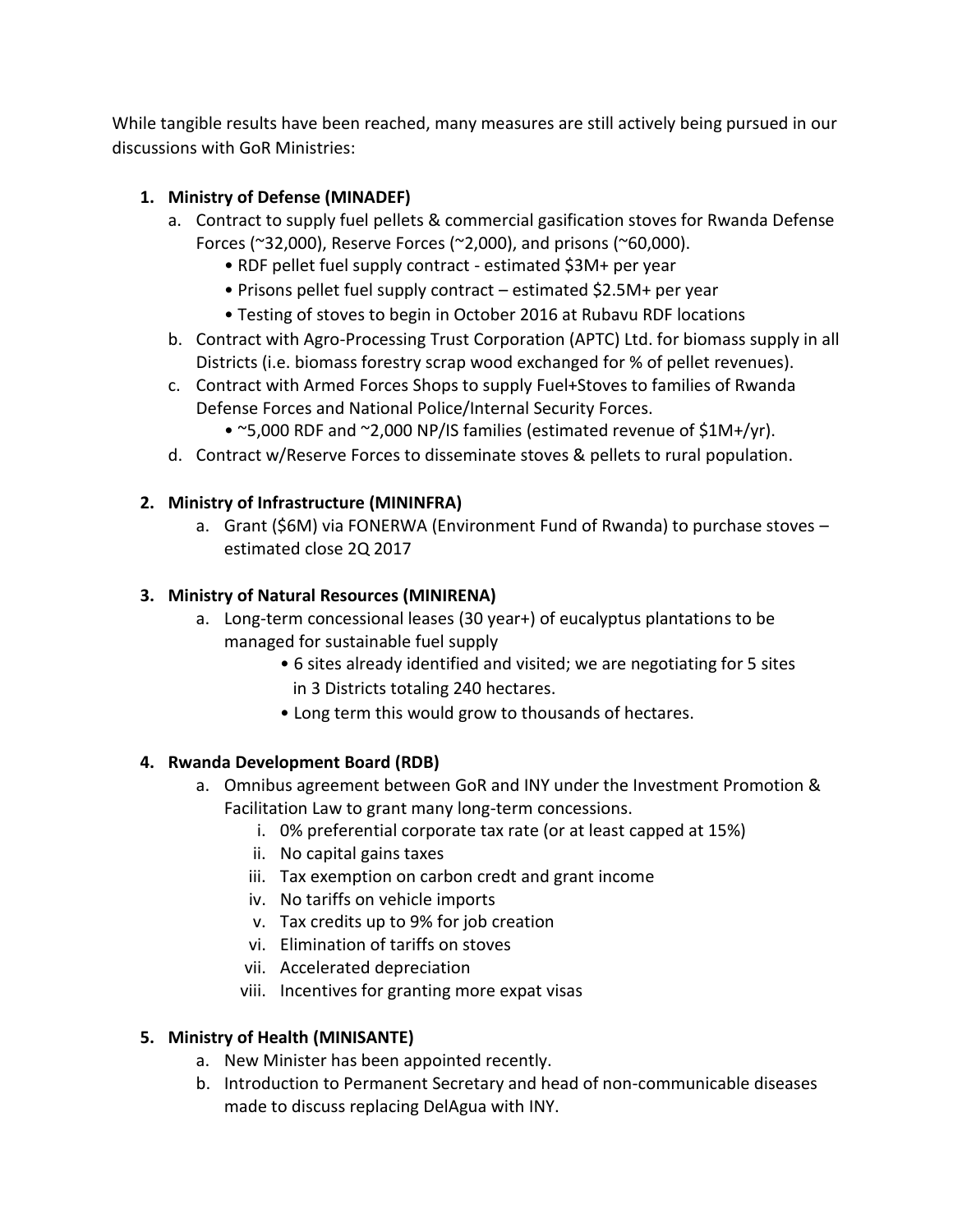#### **6) Nature of our interaction**

Interaction with our stakeholders take various forms:

- Phone calls, especially between our Senior Government Relations Advisor and his network, as well as between the Government and Public Relations Manager and his network
- Emails and letters to government officials and their staff
- Visits by stakeholders of our project in District of Rubavu (on average 1 visit per week)
- One on one discussions on our office in Kigali
- Presentations at Ministries
- Participation in working groups
- Participation in events, such as conferences of the Global Alliance of Clean Cookstoves

#### **7) Other institutional stakeholders**

Other stakeholders that are actively managed by Inyenyeri are:

- actors in the field of clean cooking, such as the Global Alliance for Clean Cooking and leading players in the sector worldwide
- NGO's in the field of environmental protection
- Academia, with leading Universities sending missions to visit Inyenyeri

Private Sector actors in Rwanda, such as the Private Sector Federation

#### **8) Other non-institutional stakeholders**

The program is expected to benefit the households that adopt improved cookstoves by offering reductions in environmental health risk factors and savings in productive time that is otherwise used for collecting fire wood for cooking. The program will also contribute to the enhancement of the cooking/fuel value chain and the creation of job opportunities in the areas of marketing, sales and after sales services for improved cookstoves and customized fuel.

Inyenyeri makes pellets from biomass that is collected by its rural customers. In exchange for bringing biomass these rural customers get all the pellets they need to cook and, they get stoves for free. It is worth mentioning that urban customers also get pellets for their cooking but these customers pay money to get these pellets. They also get free stoves.

The following is a chart that shows Inyenyeri's business model: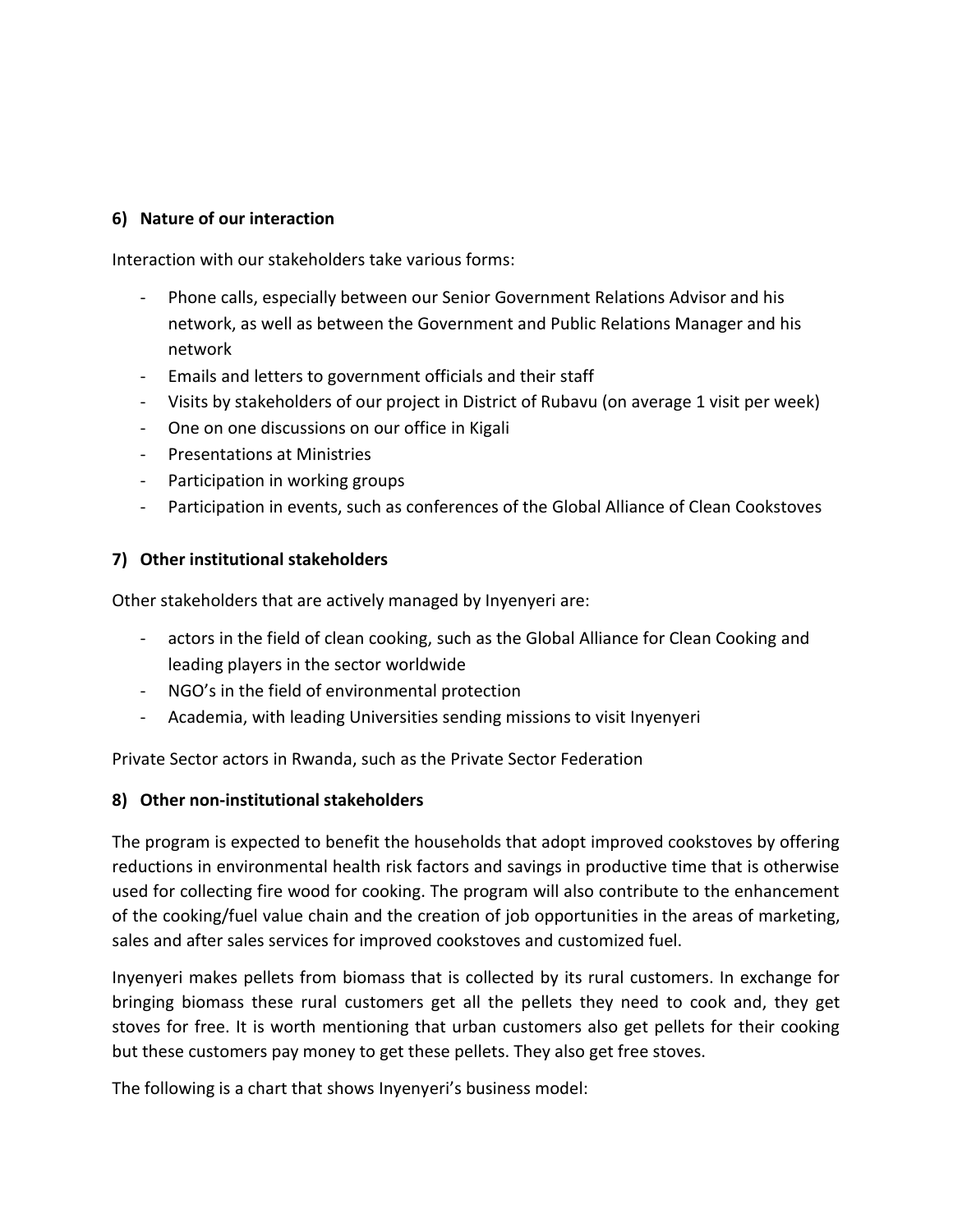

With regular consultations with stakeholders, and a feedback mechanism that the nature of the business put in place, Inyenyeri succeeded in identifying its customer needs and the company's value proposition. It then delivered and expanded customer base quickly but with a high degree of compliance. Inyenyeri consults with its potential customers and stakeholders on a regular basis as part of market research for future customers and outreach to the current customers, which includes provision of reference materials on health and safety aspects of using the improved cookstoves.

The non-institutional stakeholders that Inyenyeri consults and work with as well as their comments are presented below:

| Stakeholder          | Comments                                                       |
|----------------------|----------------------------------------------------------------|
| Stove users          | Communities expressed that before Inyenyeri, they were only    |
| (communities,        | using firewood and charcoal for their cooking. They said that  |
| predominantly women) | firewood was scarce and that charcoal was getting more and     |
|                      | more expensive. They also expressed that they were exposed     |
|                      | to problems and diseases related to being exposed to smoke.    |
|                      | Communities said that Inyenyeri came as a solution to their    |
|                      | cooking challenges. As they explained, the introduction of     |
|                      | cleaner cooking practices is expected to improve the wellbeing |
|                      | of rural as well as urban Rwandan HHs, especially through      |
|                      | savings on fuel costs for urban dwellers and others who        |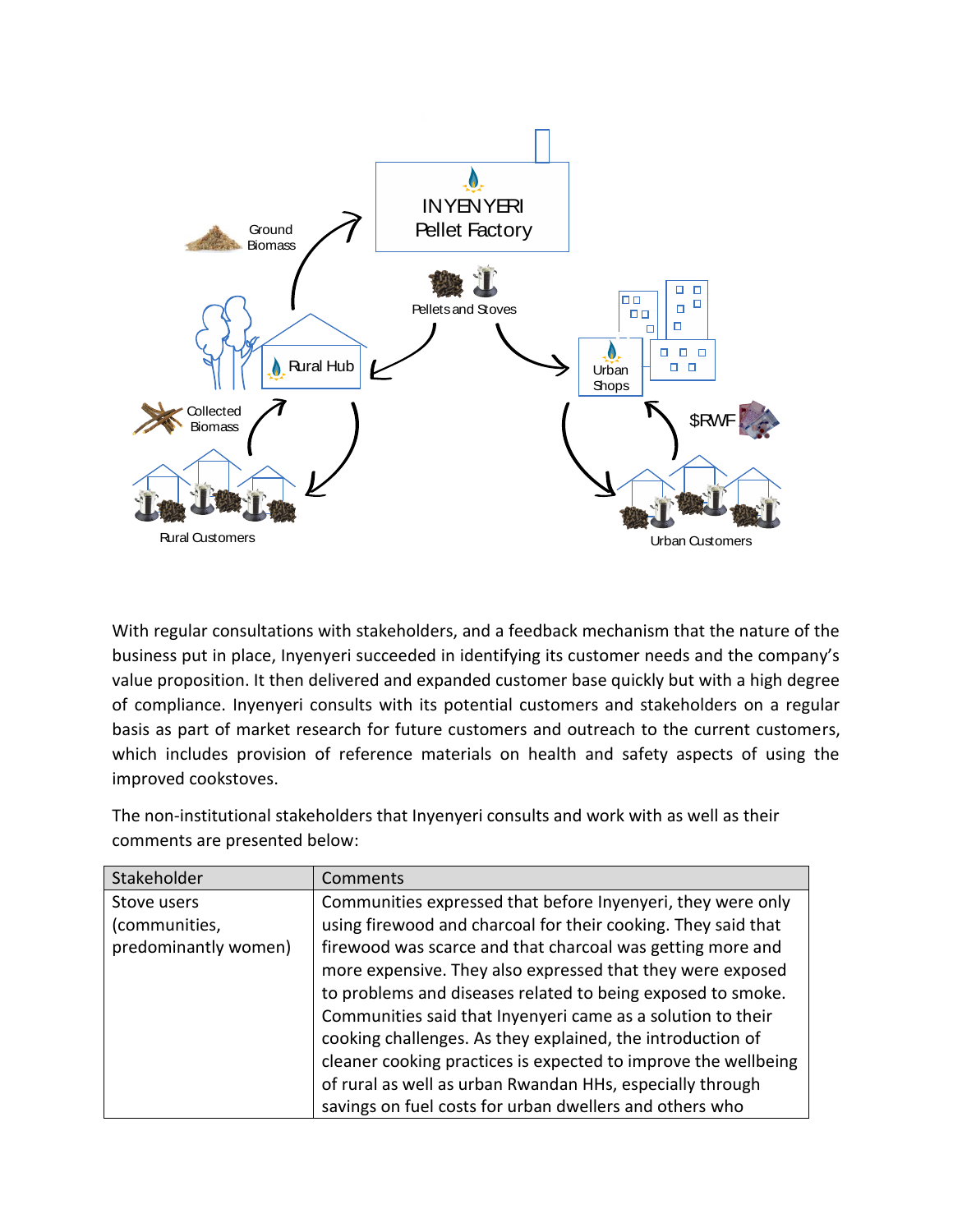|                                                         | routinely buy cooking fuels. It is also expected to produce<br>gains and improve access to schooling of girl children and<br>health and nutrition benefits through energy and time saved in<br>gathering firewood and other woody biomass fuels, and the<br>potentially significant health benefits arising from cleaner air<br>from reduced fuel consumption and cleaner burning stoves                                                                                                                                                                                                                                                                                                                                                                                                                                                                                                                                                                                                                                                                                                   |
|---------------------------------------------------------|--------------------------------------------------------------------------------------------------------------------------------------------------------------------------------------------------------------------------------------------------------------------------------------------------------------------------------------------------------------------------------------------------------------------------------------------------------------------------------------------------------------------------------------------------------------------------------------------------------------------------------------------------------------------------------------------------------------------------------------------------------------------------------------------------------------------------------------------------------------------------------------------------------------------------------------------------------------------------------------------------------------------------------------------------------------------------------------------|
| Small charcoal producers<br>and dealers                 | It is Inyenyeri's aim is to replace the use of charcoal by pellets<br>made of biomass that can be burned in the cleanest gasifying<br>stoves. Charcoal requires 10 times more wood then pellets to<br>provide the same amount of cooking energy. On top of that,<br>charcoal produces toxic smoke, and is more costly to use than<br>pellets.<br>It will be up to the customers to decide whether or not they<br>wish to switch from traditional and harmful ways of cooking to<br>clean gasifying stoves + fuel. If they do in significant numbers<br>the impact will be that, while the workforce of Inyenyeri will<br>grow, traders of charcoal will see their market shrink. While<br>Inyenyeri will be growing, it will need to hire staff. If the<br>charcoal traders have the right skills and work ethics they have<br>a fair chance of filling in one of the vacancies.<br>As the charcoal producers and dealers form part of the<br>community, even they (and their wives) said that Inyenyeri's<br>interventions are extremely important to improving the living<br>conditions. |
| Local Entrepreneurs and<br><b>Artisan Manufacturers</b> | Local manufacturers would see Inyenyeri's stoves as a threat<br>to their business. However, they were explained that<br>innovation and competition is good for this tradtional sector,<br>and that they would have a chance to learn and further<br>develop their competences. They were explained that they<br>should target their products on specific markets to thrive.                                                                                                                                                                                                                                                                                                                                                                                                                                                                                                                                                                                                                                                                                                                |

The communities highly appreciated Inyenyeri's interventions and ranked the provided stoves as leading in fuel efficiency and cleanliness. Communities said that they got amazed by the flexibility and the value that Inyenyeri put in them. They said that Inyenyeri took into consideration their needs and ideas and used them to keep improving the stoves until they came up with a stove that properly and effectively answers communities' questions. With regular consultations with stakeholders and a feedback mechanism that was put in place, Inyenyeri succeeded in identifying its customers and their real needs. It then properly served them and expanded customer base quickly but with a high degree of compliance. In communities neighbouring Inyenyeri, 80% of communities (rural and city) changed from charcoal to Inyenyeri's clean fuel (pellets). Inyenyeri consultations and a close collaboration